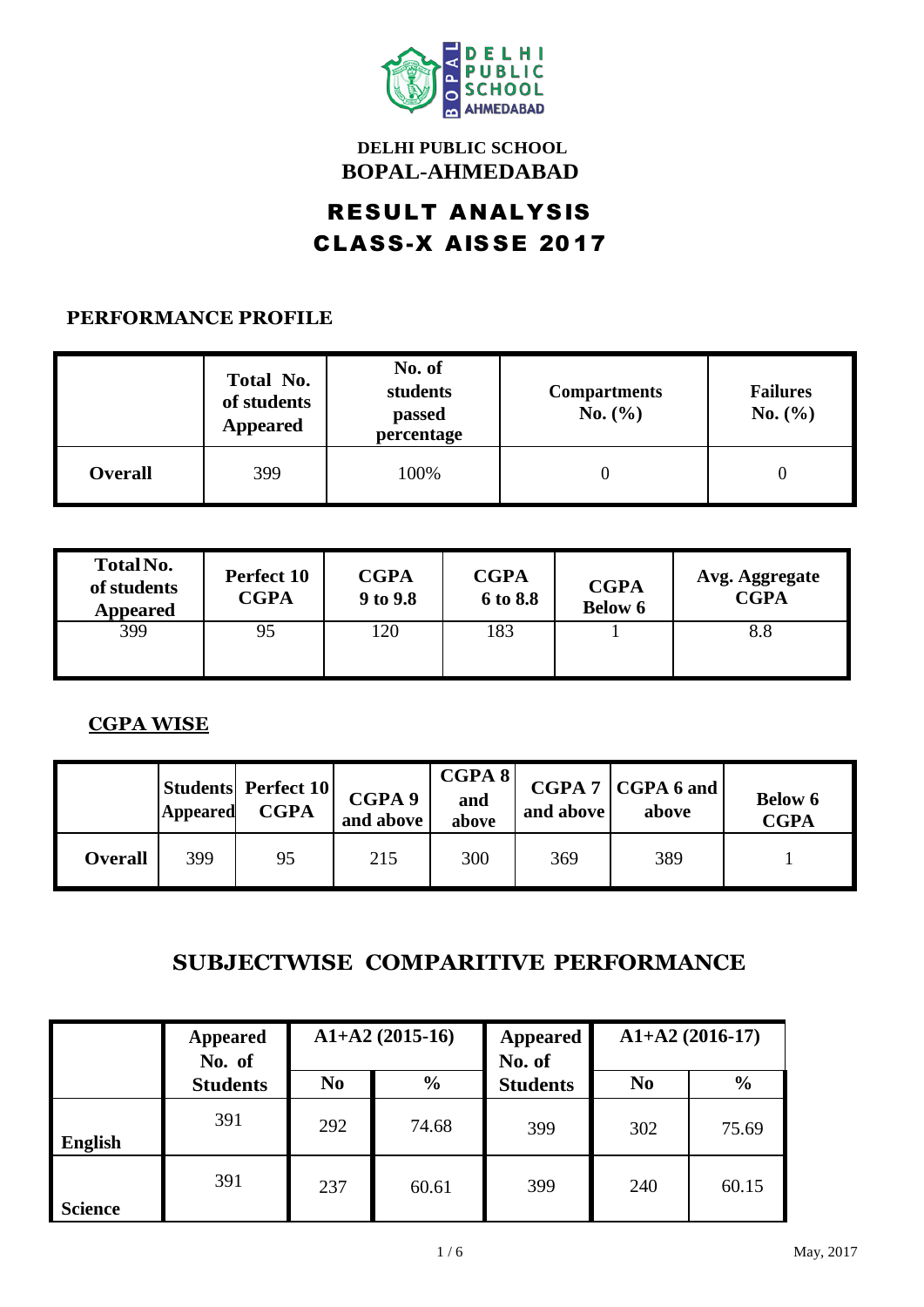| <b>Social</b><br><b>Science</b>   | 391 | 261              | 66.75            | 399          | 244          | 61.15 |
|-----------------------------------|-----|------------------|------------------|--------------|--------------|-------|
| <b>Math</b>                       | 387 | 241              | 62.27            | 399          | 214          | 53.63 |
| Hindi                             | 198 | 136              | 68.68            | 174          | 119          | 68.39 |
| <b>Sanskrit</b>                   | 39  | 34               | 87.17            | 41           | 30           | 73.17 |
| Gujarati                          | 82  | 47               | 57.31            | 94           | 55           | 58.51 |
| French                            | 65  | 51               | 78.46            | 89           | 65           | 73.03 |
| Foundation<br>of IT (FIT)         | 08  | $\mathbf{1}$     | 12.5             | $\mathbf{1}$ | $\mathbf{1}$ | 33.33 |
| <b>Music</b><br><b>Hind.Vocal</b> | 01  | $\mathbf{1}$     | 100              |              |              |       |
| <b>Painting</b>                   | 03  | $\boldsymbol{0}$ | $\boldsymbol{0}$ |              |              |       |

## **PERFECT 10 CGPA (A1 IN ALL SUBJECTS)**

| Sr No.         | <b>NAME OF STUDENT</b>       |
|----------------|------------------------------|
| 1              | AADHYA BHARGAV KANSARA       |
| $\overline{2}$ | AAKANKSHA ANIL KHINDRI       |
| 3              | AARYAN DHARMESH SHAH         |
| 4              | AARYAN VIVEK MEHTA           |
| 5              | <b>ADIT KUDESHIA</b>         |
| 6              | <b>ADITI ANAND IYER</b>      |
| 7              | <b>ADITI SURESH MISHRA</b>   |
| 8              | <b>ADITYA MIHIR PATWA</b>    |
| 9              | <b>ADITYA TRIVEDI</b>        |
| 10             | <b>ADVAIT PARMAR</b>         |
| 11             | <b>AKSHIT MAHAJAN</b>        |
| 12             | ANIKET RAJIB BAIDYA          |
| 13             | <b>ANIKET RAJIV GUPTA</b>    |
| 14             | <b>ANJALI GOVIND AGARWAL</b> |
| 15             | <b>ANOLI GOPAL SHAH</b>      |
| 16             | ANUSHKA MEHROTRA             |
| 17             | <b>APOORV PANDEY</b>         |
| 18             | <b>ASHLEEN SUNIL MATHEW</b>  |
| 19             | ASHUTOSH SATYENDRA MISHRA    |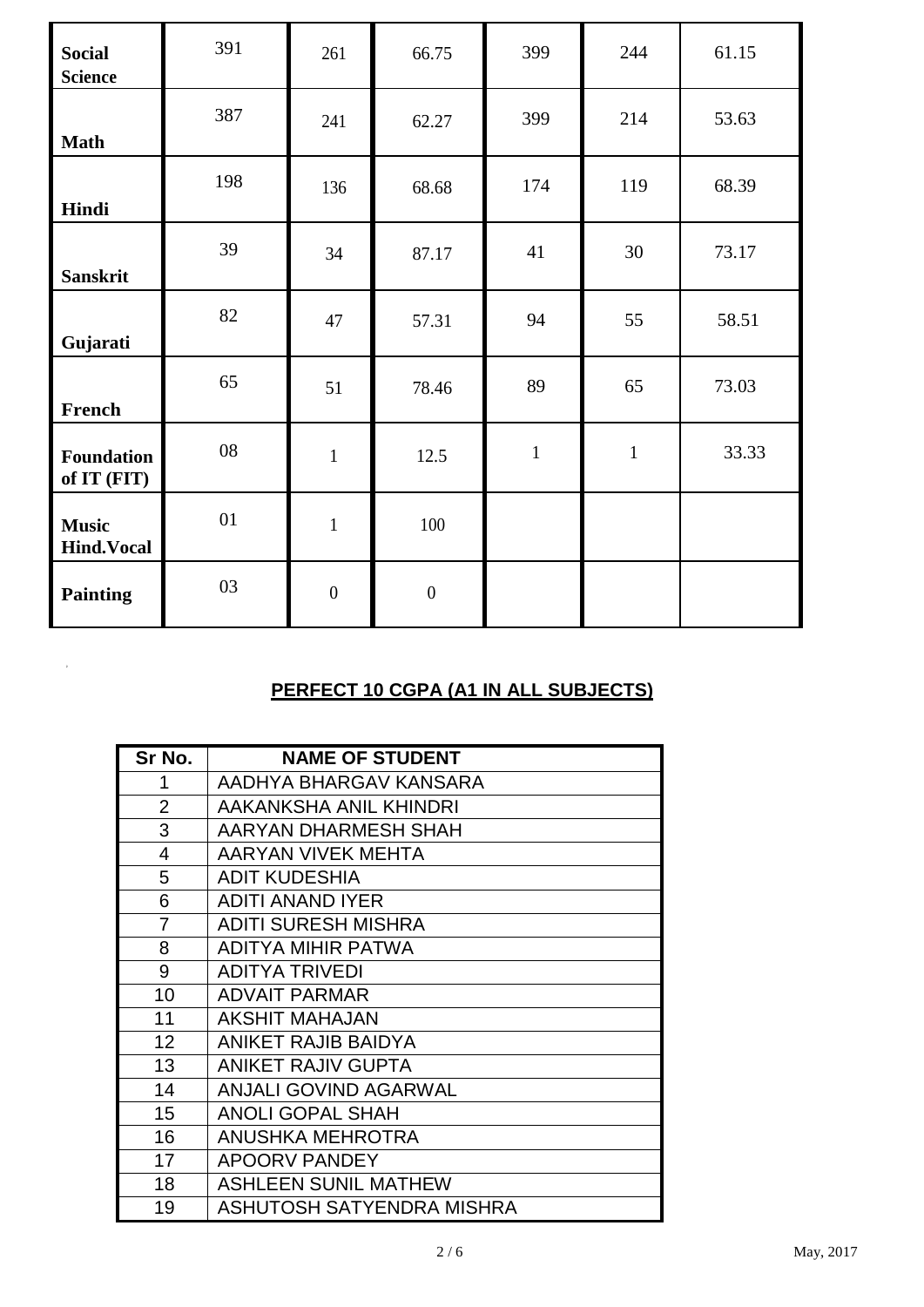| 20 | <b>AYUSH THAKER</b>              |
|----|----------------------------------|
| 21 | <b>AYUSHI ADITI</b>              |
| 22 | AYUSHI CHAKRABARTY               |
| 23 | <b>BHANVI AMIT JUVEKAR</b>       |
| 24 | <b>BHOOMIL SANJAYKUMAR GOHEL</b> |
| 25 | <b>CHARVI NILESH BHAGAT</b>      |
| 26 | DAIDEEPYA HEMANT LEUVA           |
| 27 | <b>DEV MITTAL</b>                |
| 28 | DHANSHREE HARISH KHANDELWAL      |
| 29 | DHRITI DHIRENDRA TRIPATHI        |
| 30 | DHRUV RAJESH KEDIA               |
| 31 | DHRUVISH KAUSHAL PATEL           |
| 32 | <b>GAURANGI RAJNISH SHARMA</b>   |
| 33 | GEETANSH HARESH MEHTA            |
| 34 | <b>HARSHIKA JAGROOP SINGH</b>    |
| 35 | <b>HARSHIT PIPLANI</b>           |
| 36 | HITIKA AAKESH DALWADI            |
| 37 | <b>ISHA NEERAJ LODHA</b>         |
| 38 | <b>ISHITA YASHBIR SINGH</b>      |
| 39 | <b>ISHRAT PABLA</b>              |
| 40 | KAHAN ASHWIN LAKHANI             |
| 41 | KAREENA SANJAY RAWAL             |
| 42 | KAVYA YOGESH UPADHYAY            |
| 43 | KHUSH CHINTAN JOSHI              |
| 44 | KHUSHI SANJEEV KUMAR AGRAWAL     |
| 45 | <b>KRISHI JEETENDRA RAI</b>      |
| 46 | KUNJAN NIRAVKUMAR SHAH           |
| 47 | <b>LAAY DHAVAL CHOKSHI</b>       |
| 48 | <b>MANAN MANOJ TIWARI</b>        |
| 49 | <b>MANN NIRMAL SONI</b>          |
| 50 | <b>MEHA RAJARSHI TRIVEDI</b>     |
| 51 | <b>MOHIT KIRTAN JANI</b>         |
| 52 | <b>NAMAN CHANDUKA</b>            |
| 53 | NAMAN VISHAL CHHAWCHHARIA        |
| 54 | NAMRATA MAHESH SHAJWANI          |
| 55 | <b>NANDINI ANAND CHUGH</b>       |
| 56 | <b>NAVYA SACHDEV</b>             |
| 57 | <b>NAVYE GUPTA</b>               |
| 58 | NISHTHA CONTRACTOR               |
| 59 | NISI NAVIN VAID                  |
| 60 | <b>OJASVI NEGI</b>               |
|    |                                  |
| 61 | <b>OSHEEN KHARE</b>              |
| 62 | PARINIKA MUKUND VAIDYA           |
| 63 | PRAKRATI ARUN BHUTRA             |
| 64 | PRATHAA ANIKET KHANDEKAR         |
| 65 | <b>PRATIK NIRAJ PANCHAL</b>      |
| 66 | <b>RAHUL ANIL NAIR</b>           |
| 67 | <b>RASHI PRASAD</b>              |
| 68 | RITTIKA BHATTACHARJEE            |
| 69 | <b>RITVIK TONK</b>               |
| 70 | ROHAN ANAND PAREKH               |